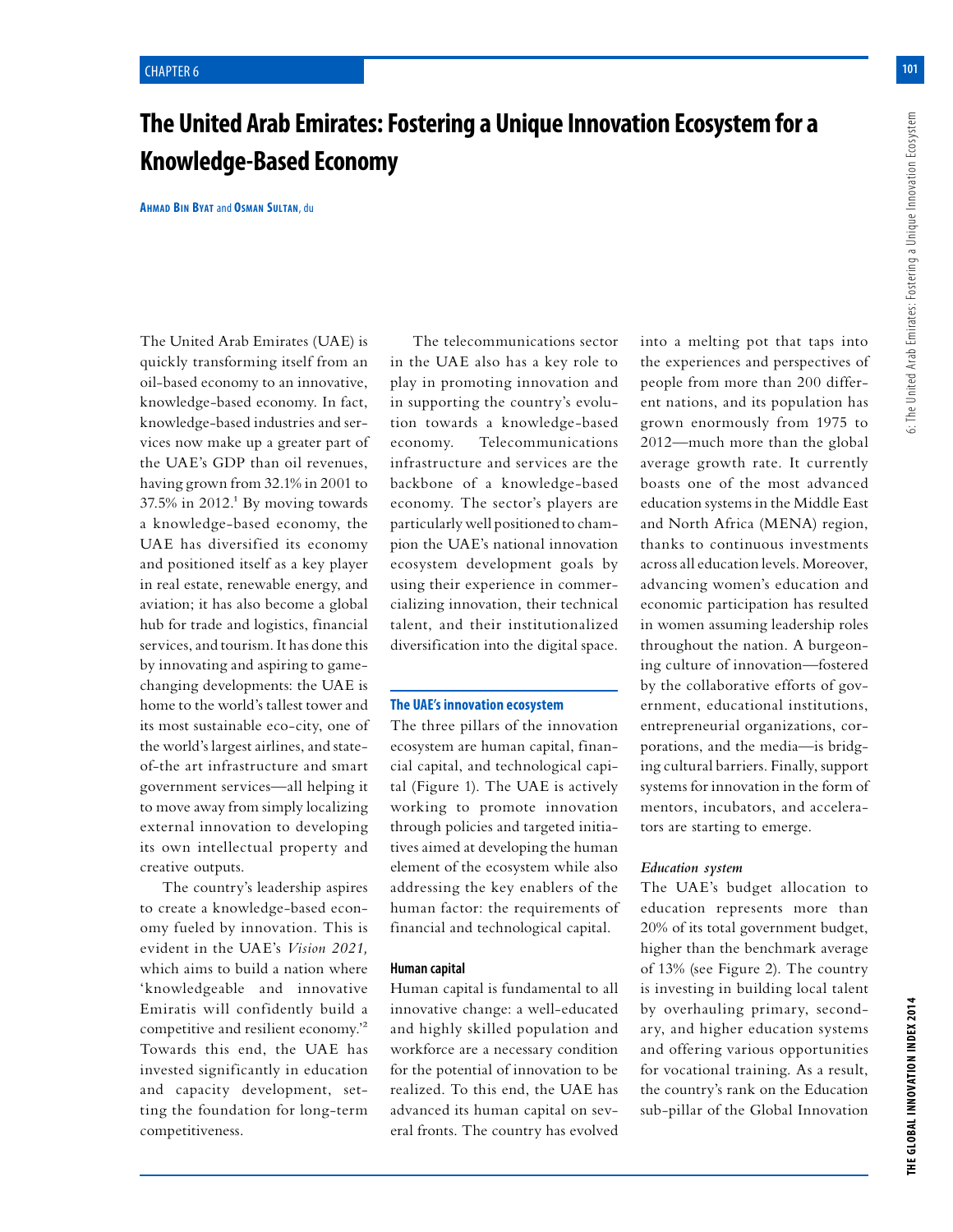## **Figure 1: The pillars of innovation in the UAE**



Source: Strategy& analysis.

Index has improved in two years, from 65th in 2011 to 15th in 2013.

Keeping its national education strategy first rate is a continual effort. The UAE is constantly improving its educational strategy to ensure that the programmes developed in its schools comply with international standards. The Abu Dhabi Educational Council, for example, has developed a new curriculum to build the 21st-century skills needed to foster innovation; these skills include critical thinking, creativity, communication, and collaboration. This curriculum is beginning to teach these skills when students are young.

In the UAE, higher education institutes are expanding by establishing world-class local universities, attracting top universities to open branches in the UAE, and striking international partnerships. This effort has been driven by national policies to develop adequate higher education and research facilities targeted at different sectors. A few recent successes include:

- The Khalifa University of Science, Technology, and Research has begun to offer various engineering degrees (including aerospace, biomedical and industrial engineering) in its aim to become an internationally recognized research university. Several international universities with a focus on post-graduate degrees (which also attract practiced professionals to the country)—including INSEAD, Paris-Sorbonne, and the London Business School—have opened branches in the UAE in the past few years. Dubai alone has attracted 26 international universities from over 10 countries.
- The Masdar Institute, established in 2007 in close cooperation with the Massachusetts Institute of Technology (MIT), is the world's first graduate-level research institute dedicated to alternative energy and sustainability.
- NYUAD, a joint venture between New York University and the Emirate of Abu Dhabi launched in 2010, offers liberal arts and science programmes and hosts a centre for advanced research.

The development of UAE nationals' capabilities is a top priority for the government. This place in the government's agenda is evidenced by its investment in continuing education and career guidance for its nationals through multiple initiatives. The government's key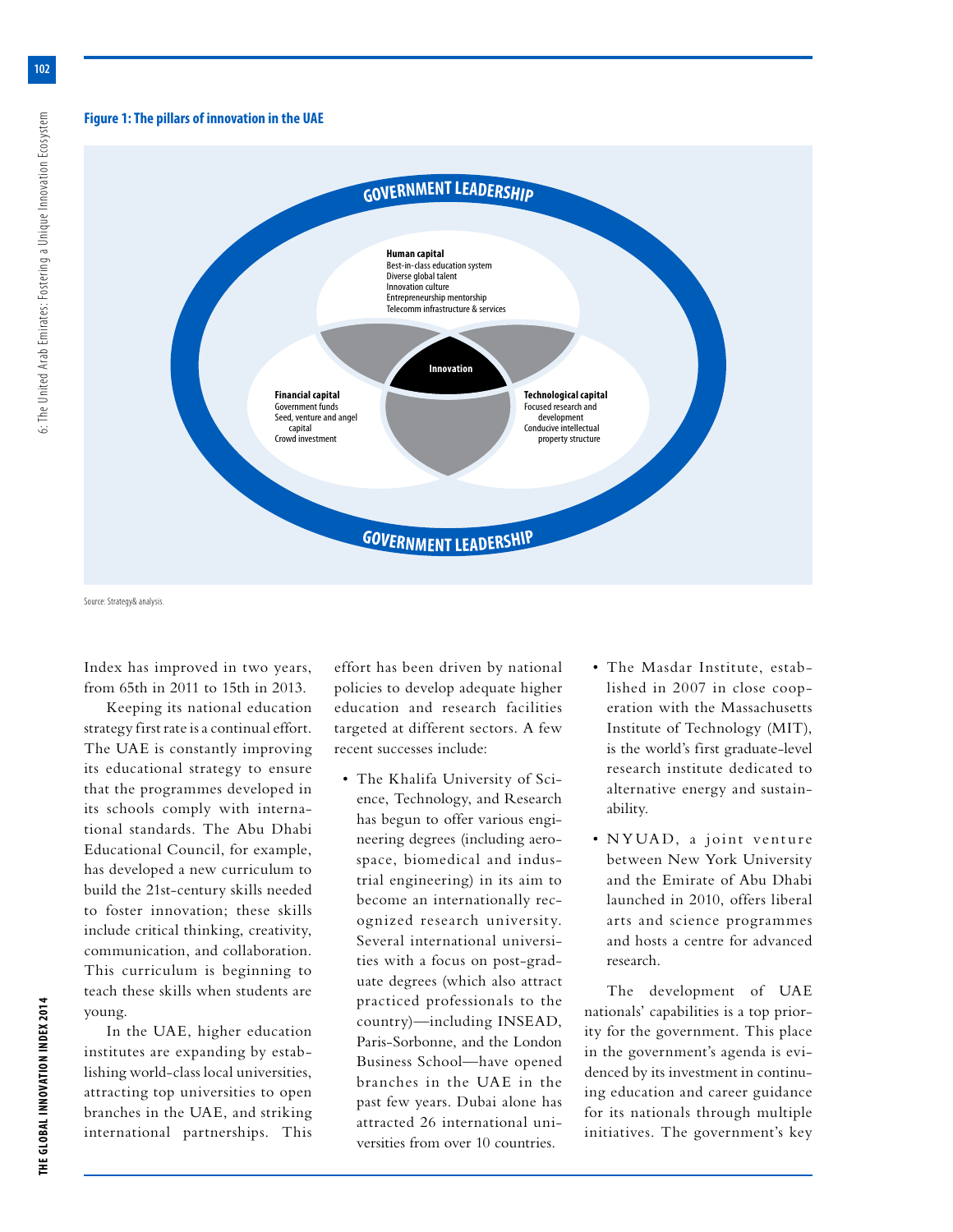### **Figure 2: Budget allocation for education as percent of total government budget**





Source: World Bank, 2013; UAE Ministry of Finance. \* Note: Data are the latest available.

imperative going forward is to develop the deep technical skills that are required for disruptive innovations, as opposed to generalist skills. Almost 30% of students in higher education institutions in the UAE are studying business and economics; 14% are studying engineering and 8% are in the sciences.

The National Human Resource and Development Authority (Tanmia) was established in 1999 to support UAE nationals by linking them with potential employers and providing them with career guidance. In another example, Advanced Technology Investment Company (ATIC)—a wholly owned subsidiary of the Mubadala Development Company focused on the semiconductor industry—is actively developing Emirati talent in the technology space. For example, Tech Quest is an ATIC programme for middle and high school students aimed at creating future leaders in mathematics, science, technology, and engineering. AlNokhba, another ATIC programme, provides internships and scholarships for bright Emirati graduates across a broad range of advanced technology-driven industries.

The private sector also contributes to the talent development of UAE nationals. In the UAE, telecommunications operators contribute 1% of their revenues to the ICT Fund of the TRA (a government entity); one of the ICT Fund's mandates is to grant scholarships to UAE nationals to study engineering within the UAE or abroad. The ICT Fund also promotes educational institutes within the ICT space by equipping them with laboratories.

# *Diverse talent*

The representation of more than 200 nationalities within the country has made the UAE a melting pot that is fertile ground for innovation. Immigrants constituted 96% of the total UAE workforce in 2013 and 99.5% of the nation's 4 million private-sector employees. Traditionally, the local population has been more drawn towards working in the public sector but this is now beginning to change; the UAE government is encouraging the local population to join the private sector to develop their skill sets. This is a boon for the UAE: multicultural teams help fuel innovation by addressing issues in creative ways, drawing on members' unique experiences from their countries of origin.

Attracting foreign talent is an important aspect of establishing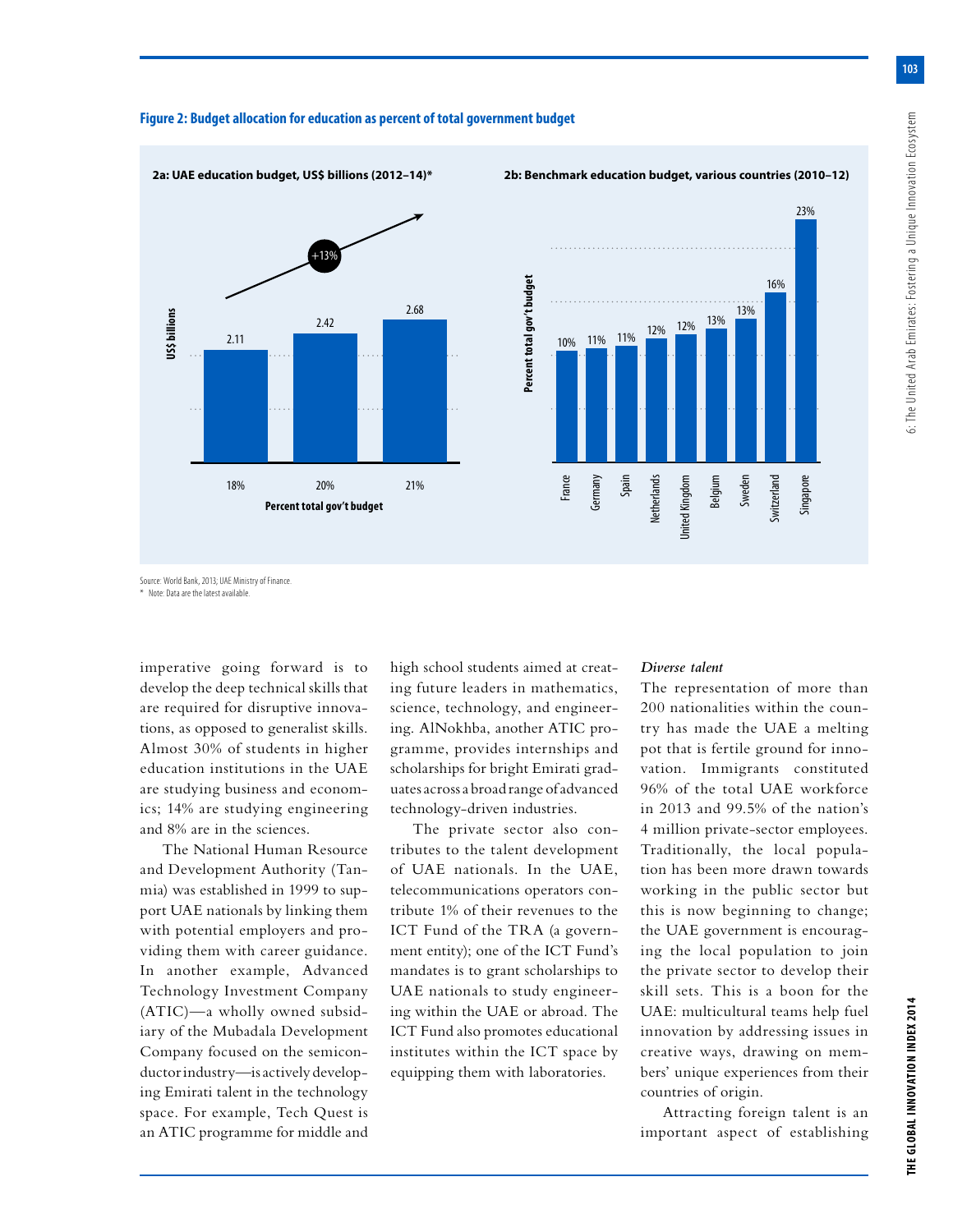and maintaining an innovative environment. In the UAE, several factors have played a role in attracting immigrants. The overall good quality of life in the country, which includes a safe and welcoming environment, state-of-the-art infrastructure, ease of doing business, and absence of income tax have been key drivers. Free zones have been set up where businesses can enjoy 100% foreign ownership and special tax and administrative incentives: there are 36 such zones in total across the seven emirates, including twofour54 media and production in Abu Dhabi, dedicated to media and entertainment organizations; Dubai Knowledge Village, dedicated to Human Resource Management and learning excellence; Ras Al-Khaimah Industrial and Technology Park, a world-class business hub facilitating industrial growth and development; and Fujairah Creative City, which benefits smaller media companies and freelancers.

Women are another key contributor to UAE's diverse talent pool. The World Economic Forum's *Global Gender Gap Report 2013* ranked the UAE number one for female educational attainment.<sup>3</sup> Although cultural nuances restrict their labour participation (27.5% participate in the workforce, compared with 62.5% of men), women have taken up entrepreneurial roles. The UAE is committed to advancing female leadership and increasing female participation in the economy through various initiatives. For example, every government agency is required to have at least one board member who is a woman. The Abu Dhabi Hub of the Global Shapers Community, launched by the World Economic Forum in 2013, seeks to support women through Fikrati, a competition aimed at fostering an entrepreneurial culture among

Emirati women. The Emirates Business Women Council builds awareness, educates, promotes opportunities, and effects positive change in the community.

## *Innovation culture*

Establishing a culture that encourages innovation and individual characteristics conducive to the ability to look beyond an established norm is essential to an environment that enhances innovative ability. Cultural barriers to innovation—such as fear of failure and an aversion to taking risks—can present serious difficulties. Such barriers are starting to diminish in the UAE.

Although government jobs have historically been the preferred employment for UAE nationals, 71% of UAE millennials (those who are 35 years old or younger) currently have entrepreneurial aspirations.<sup>4</sup> Women, in particular, may prefer entrepreneurship because of the flexible working hours and the ability to work from home. In fact, more tech entrepreneurs in the UAE are female than in many other parts of the world: women account for 35% of tech entrepreneurs in the region, compared with a global average of  $10\%$ <sup>5</sup>

A collaborative effort among government authorities, private corporations, media, and entrepreneurial organizations is driving this cultural shift through regular innovation- and entrepreneurshipthemed events, dedicated media content, and awards that celebrate innovation successes. Start-up Weekends at which aspiring entrepreneurs can pitch and develop ideas have been organized in Dubai, Abu Dhabi, and Sharjah. Top-quality talent is visibly recognized in the UAE through various awards such as the Young Emirati Innovators Prize (YEIP), the Patent Filing Award,

and the Manchester Innovation Award. Wamda, a regional platform for empowering entrepreneurs, has a media site dedicated to entrepreneurship. Other media organizations—such as TechView.me and TechStars, which provide seed funding, mentorship, and a network of alumni and mentors—focus exclusively on tech entrepreneurship within the region. For instance, du encourages its employees to innovate and has started an 'ideation platform' through which employees can share their innovative ideas.

An interesting example of innovative entrepreneurship is that of Sougha, a social enterprise initiative launched by the Khalifa Fund that is proving to be instrumental in reducing innovation barriers. Sougha's model is interesting for many nuances, including being a reliable platform for skilled Emirati artisans to become entrepreneurs and providing them with essential business know-how and consumer insights. This allows the artisans to use their skills to create non-traditional products, such as iPad cases made of traditional weaves, thus extending the market and consumer scope. Truly, this is an example of a model that is bridging the gap between traditional culture and contemporary needs. Most importantly, it is helping Emiratis embrace innovation.

#### *Entrepreneurial mentorship*

One other essential element of a successful ecosystem of innovation is the encouraging and fostering of young entrepreneurs. One of the most effective ways to do this is through mentoring. In the UAE, this is taking shape—more than 10 incubators/ accelerators are operational in the country—a substantial increase from the three that were active in 2008. These include in5 (in Dubai Internet City), Turn8 (by DP World), i360

5: The United Arab Emirates: Fostering a Unique Innovation Ecosystem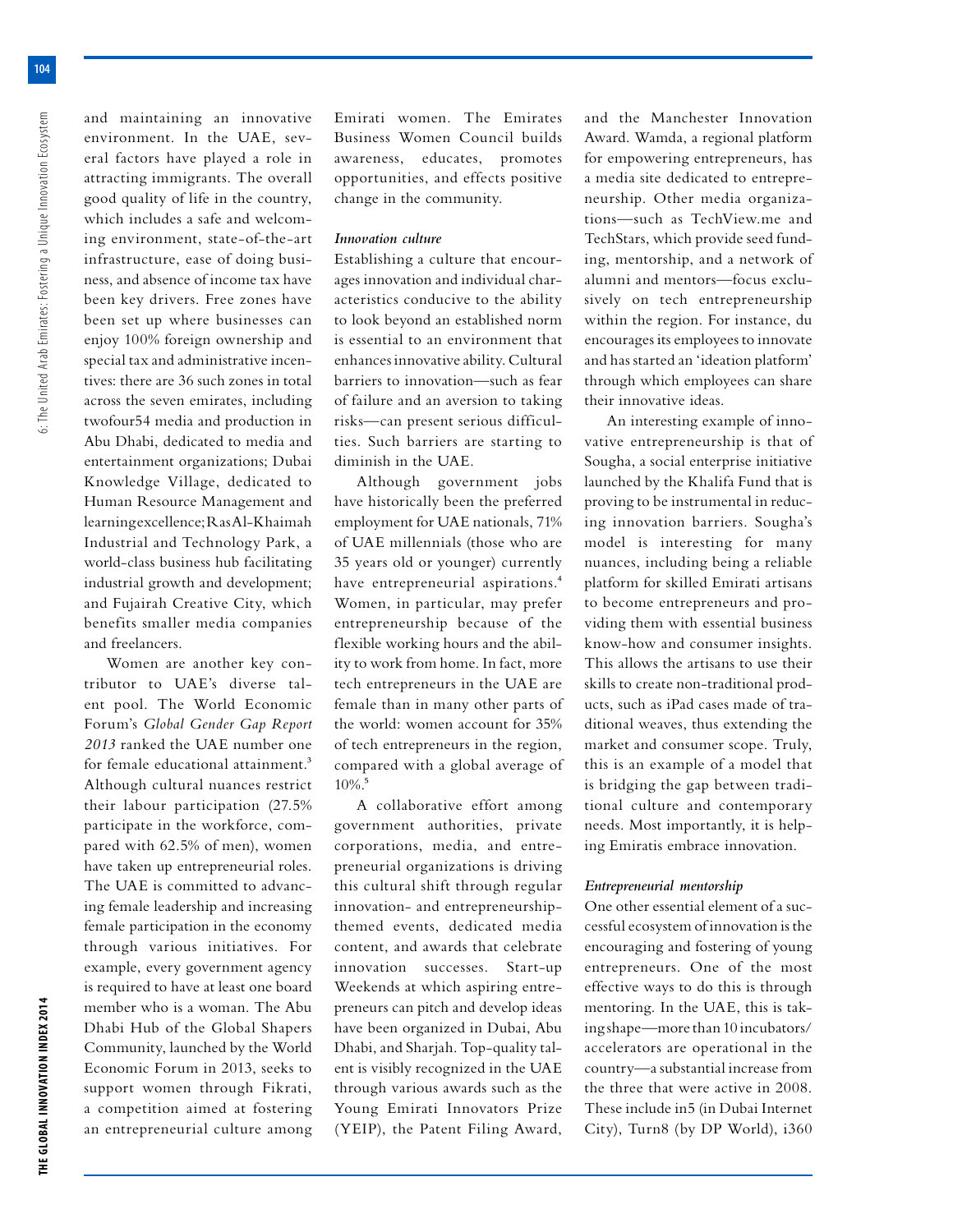**105**

accelerator, Silicon Oasis Founders, SeedStartup, Endeavor, twofour54's Ibtikar, afkar.me, the First Steps Business Center, and the Dubai SME Business Incubation Center.

These incubators and accelerators offer a variety of mentorship and business support services for UAE nationals and immigrants alike. SeedStartup, for example, brings international start-ups to a threemonth acceleration programme held in Dubai. The programme provides value-added services and events (e.g., a demo day that connects start-ups with investors) and seed investment up to US\$25,000 for a 10% flat stake. Start-ups from Bahrain, India, Italy, Jordan, Malaysia, Tanzania, the United Kingdom, and the United States of America (USA) have already participated in SeedStartup's programme. In another example, Dubai SME provides a variety of advisory and incubation services to small and medium-size enterprises (SMEs) in Dubai, including the Intilaq programme focused on UAE nationals, the Business Incubation Center, and the Dubai Entrepreneurship Academy. Dubai SME also issues best practice recommendations, launches competitions (e.g., the Young Entrepreneur Competition, or YEC), and ranks the top 100 SMEs in Dubai each year. Furthermore, the TRA's ICT Fund supports governmentsponsored incubators within the country by financing entrepreneurs in the ICT space within these incubation centres.

The UAE private sector too is establishing and supporting platforms for collaboration, innovation, and new entrepreneurial ventures. One of the foremost examples of this was *The Entrepreneur* reality show, presented by du and aired regionally. This show provided a platform for aspiring entrepreneurs to realize their dreams, network, and exchange ideas with the goal of nurturing talent. Along with a platform from which to launch the business, the winner also received mentorship by experts over the course of a year.

# *Telecommunications infrastructure and services*

Connectivity creates access to information and connects people, enabling them to learn online, build their skills, and collaborate in real time. In a world where physical boundaries are steadily diminishing, good telecommunications can be a catalyst to fulfilling dreams. Beyond basic connectivity, telecommunications infrastructure and services play a critical role in supporting innovation. For example, du offers a user-friendly platform called 'du Developer Cloud' that enables innovators to develop mobile applications at no cost. du has also launched a series of initiatives in line with Dubai's vision of becoming a Smart City and in line also with the UAE's overall Smart Government programme. These initiatives include the provision of WiFi access across all public areas in the UAE, the introduction of smart telecommunications building infrastructure guidelines, and the development of a smart application for the General Directorate of Residency and Foreigners Affairs.

## **Financial capital**

Even highly skilled human capital cannot perform to its full potential without sufficient financial capital. Ensuring that funds are made available can usefully be an object of government policy, but private sources of capital also have a role to play. Within the UAE, several sources of funding are available, including government funds, equity investing, and crowd funding or crowd investment.

Government funds typically provide early-stage funding and include the TRA's ICT Fund, the Khalifa Fund, the Expo 2020 fund, and others. In terms of equity investment in the UAE, venture capital (VC) is the most accessible, despite the low risk tolerance of VC funds. Seed capital and angel investment are still scarce and are not yet institutionalized. Crowd-based funding and investment is a nascent form of funding within the UAE, and provides earlystage funding for start-ups.

### *Government funds*

The government has undertaken many initiatives to support the funding of innovation. The TRA's ICT Fund aims to drive the country's ICT sector by providing R&D funding, scholarships for students of ICT engineering programmes, and support for incubators. Additionally, the Khalifa Fund for Enterprise Development (with approximately US\$550 million in capital) aims to develop local enterprises in Abu Dhabi by funding programmes, including microfinance and start-up loans, and by supporting entrepreneurs. The Expo 2020 Partnership Fund ( $€100$  million) supports innovation and entrepreneurship ideas of varying size, scale, and stages of development with a focus on mobility, sustainability, and the creation of opportunities.6

### *Seed, angel, and venture capital*

As noted earlier, government funding alone requires supplementation with private funding to meet the growing demand. In the UAE, seed capital is also available through incubators and, more recently, through crowd investment. This capital is still scarce, however, and institutionalized angel investment networks that provide smart capital are absent. This gap prevents innovators from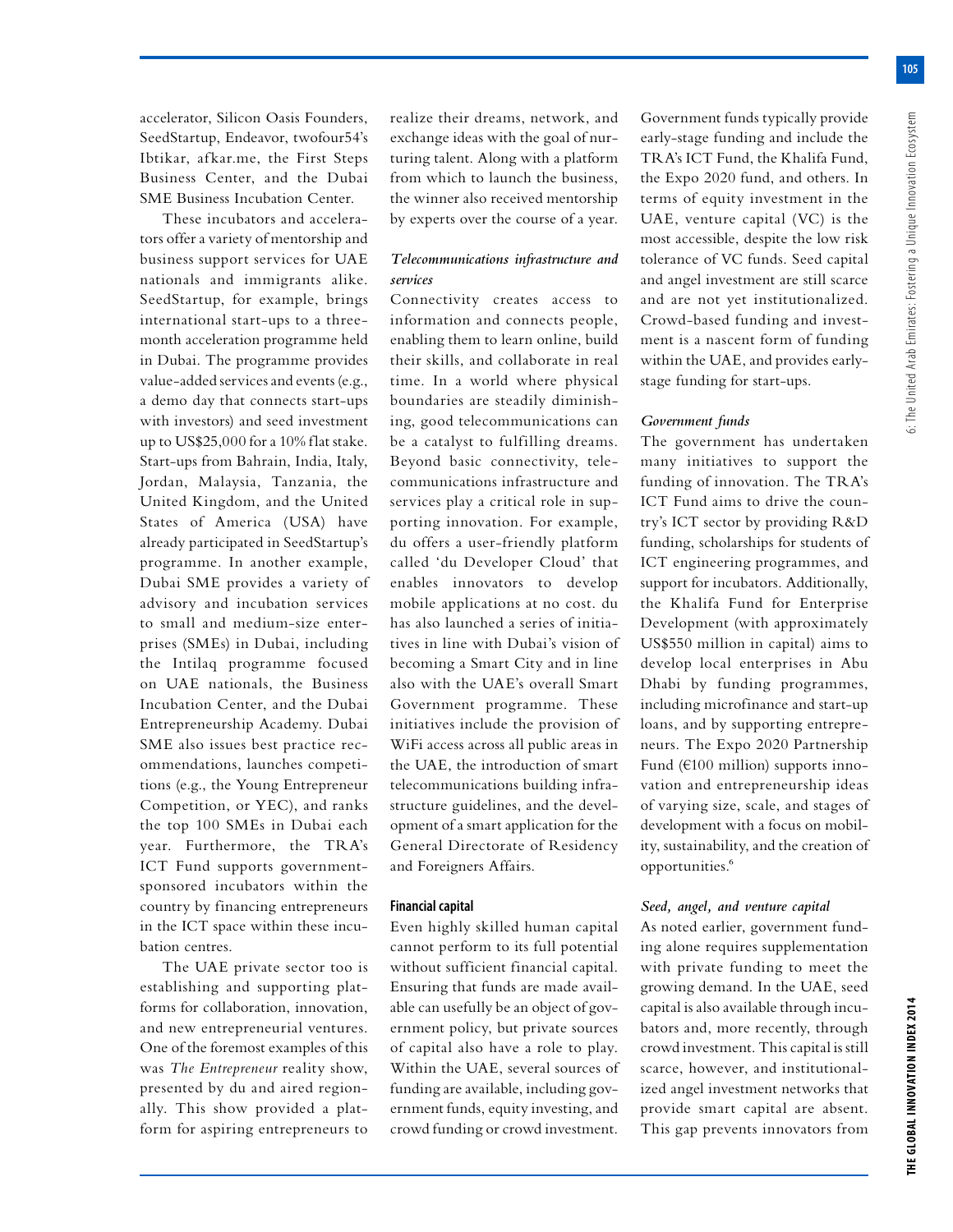

#### **Figure 3: The funding gap in the UAE innovation ecosystem**

Source: Strategy& analysis; interviews with key stakeholders in the UAE innovation system.

## **Figure 4: R&D expenditure as a % of GDP (2011)**



Source: World and OECD average data: World Bank, 2013; UAE data: Strategy& analysis.

growing from the idea stage to the product stage and becoming eligible for VC funding (see Figure 3).

The number of regional VC funds actively investing in the UAE is growing.<sup>7</sup> The number of VC deals in the region has grown by 50% between 2010 and 2012, with much of it (47%) focused on technology. Based on available data, the UAE captured 7% of the total deals in the MENA region over that time period.<sup>8</sup> This trend has made Series A funding relatively accessible, although VC firms are still risk-averse and prefer to invest in established start-ups. Nonetheless, a wide range of UAEbased start-ups—such as Careem, the online chauffeur-driven car service; Glambox, the beauty products enterprise; and Souqalmal, the enterprise that enables UAE residents to compare financial services, schools, and other large purchases—have recently raised VC funding.

Beyond Series A funding, obtaining follow-on funding has been challenging, given the few private equity funds in the region focused on growth equity investments, especially within the technology sector.

## *Crowd investment*

Crowd investment is an innovative approach that is becoming a viable source of early-stage funding for start-ups. Although crowd investment is still at a nascent stage globally, it is encouraging to see it being slowly accepted in the UAE. However, there is a need to boost it further, as new crowd-investment organizations may help address the scarcity of seed capital in the region.

Examples of crowd-investment organizations that are operating in the UAE include Zoomal, which follows the model pioneered by Kickstarter in the USA to support projects that require US\$5,000 or less; Aflamnah, a source of

**106**

The United Arab Emirates: Fostering a Unique Innovation Ecosystem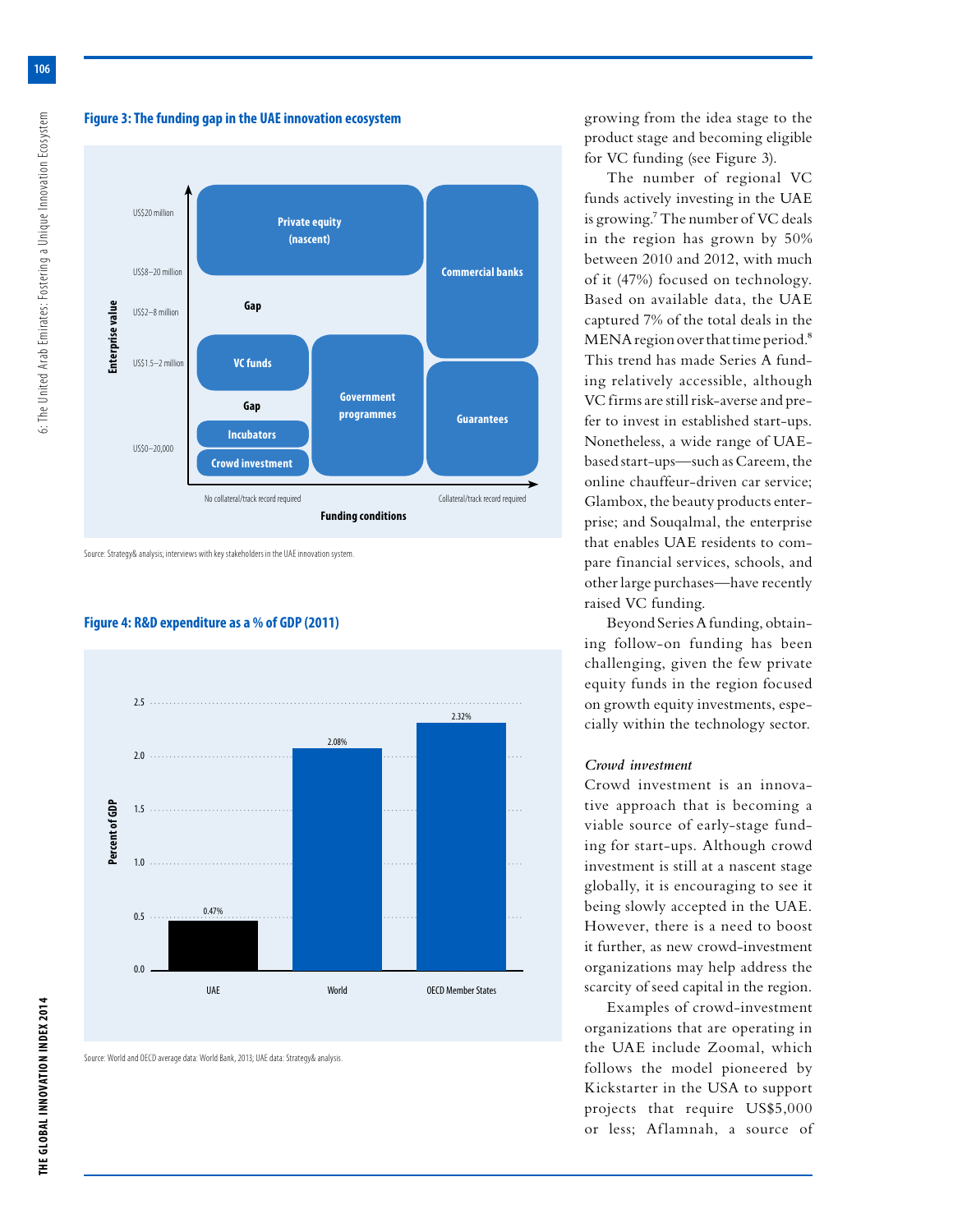project-based crowd funding in the region focused on films; PiSlice, an online platform to facilitate microfinance; and Eureeca, a platform providing funding in exchange for equity.

## **Technological capital**

Along with human capital and financial capital, technology is critical for unlocking ground-zero innovation. Although the UAE's spending on R&D as a percentage of its GDP is still below international benchmarks, in an attempt to address the need for this essential element of innovation, the country is kick-starting several targeted and industry-focused initiatives to develop its R&D efforts, as mentioned in the following section. Furthermore, the UAE government has reviewed its laws on intellectual property and copyright to align them with international standards.

### *Targeted research and development*

In line with UAE's vision of a knowledge-based economy, the government's R&D efforts are targeted at specific sectors to solve its market needs and key socioeconomic challenges. However, the UAE's R&D expenditure as a percentage of its GDP was 0.47% in 2011 (0.74% of non-oil GDP), below the global average of 2.08% and the OECD average of 2.32% (see Figure 4). Several players are implementing programmes and initiatives to solve this issue, including government, universities, and governmentbacked companies. As for the rest of the MENA region—and quite different from global trends—it is the public sector, rather than the private sector, driving efforts to encourage R&D in the UAE.

One example of a public scheme to enhance R&D is the Abu Dhabi Education Council, which pledged US\$1.3 billion for university R&D between 2009 and 2018. In addition, the Abu Dhabi government will launch a research funding mechanism to institutionalize research activities in higher education institutions and secure sustainable funding. Abu Dhabi's plans are already resulting in the development of new R&D centres. For example, Khalifa University and Mubadala Aerospace are planning to establish an aerospace research and innovation centre at Khalifa University.

Beyond driving R&D in universities, the UAE government is keen on establishing scientific hubs to address socioeconomic issues relevant to the region. For example, TechnoPark was established as a science and technology park whose scientific activities are managed by the Dubai Institute of Technology (DIT). DIT is focused on enhancing research in five sectors: water, health, energy, engineering, and logistics and mobility. The International Center for Biosaline Agriculture is another example of an R&D centre focused on innovation specific to regional issues. It is a centre of excellence that aims to deliver agricultural and water scarcity solutions in marginal environments.

Investment in R&D has seen some success, even though most of the proposals are from the public sector. For example, Emirati companies, including Masdar Capital (a division of Masdar Institute) and ATIC, are investing in international companies with advanced technologies with the aim of potentially bringing these technologies to the region in the future.

The telecommunications sector in the UAE, through the TRA's ICT Fund, is actively sponsoring R&D projects and centres in various universities, including Khalifa University and UAE University.

The ICT Fund has dedicated AED 25 million to support the Arabic Digital Content initiative, which will develop tools and programmes to enhance Arabic content. The ICT Fund also finances Ankabout, the UAE's Advanced National Research and Education Network (NREN), offering academic institutions connectivity to other education networks around the world.

As a result of this recent R&D activity, innovative technologies are emerging in the country (see Box 1). Examples include:

- A Khalifa University professor who benefited from the university's internal research fund was granted a US patent for the world's smallest semiconductor transistor.9
- Emirati students were granted a US patent for inventing a footbased vehicle navigation system to allow disabled people to drive cars without using their hands.<sup>10</sup>
- The Masdar Institute and Abu Dhabi National Oil Corporation (ADNOC) are developing a technology that enables commercial-scale projects for carbon capture, usage, and storage, thus minimizing carbon footprint.<sup>11</sup>
- The Masdar Institute is developing a technology to desalinate sea water using renewable energy sources, and is building the London Array, the world's largest offshore wind farm.12

*Conducive intellectual property structure* As the UAE evolves in its innovation journey, it will need to build a robust and enforceable intellectual property rights system. Recently, the government has reviewed its laws on intellectual property and copyright and harmonized them with international standards (e.g., the US Patent Office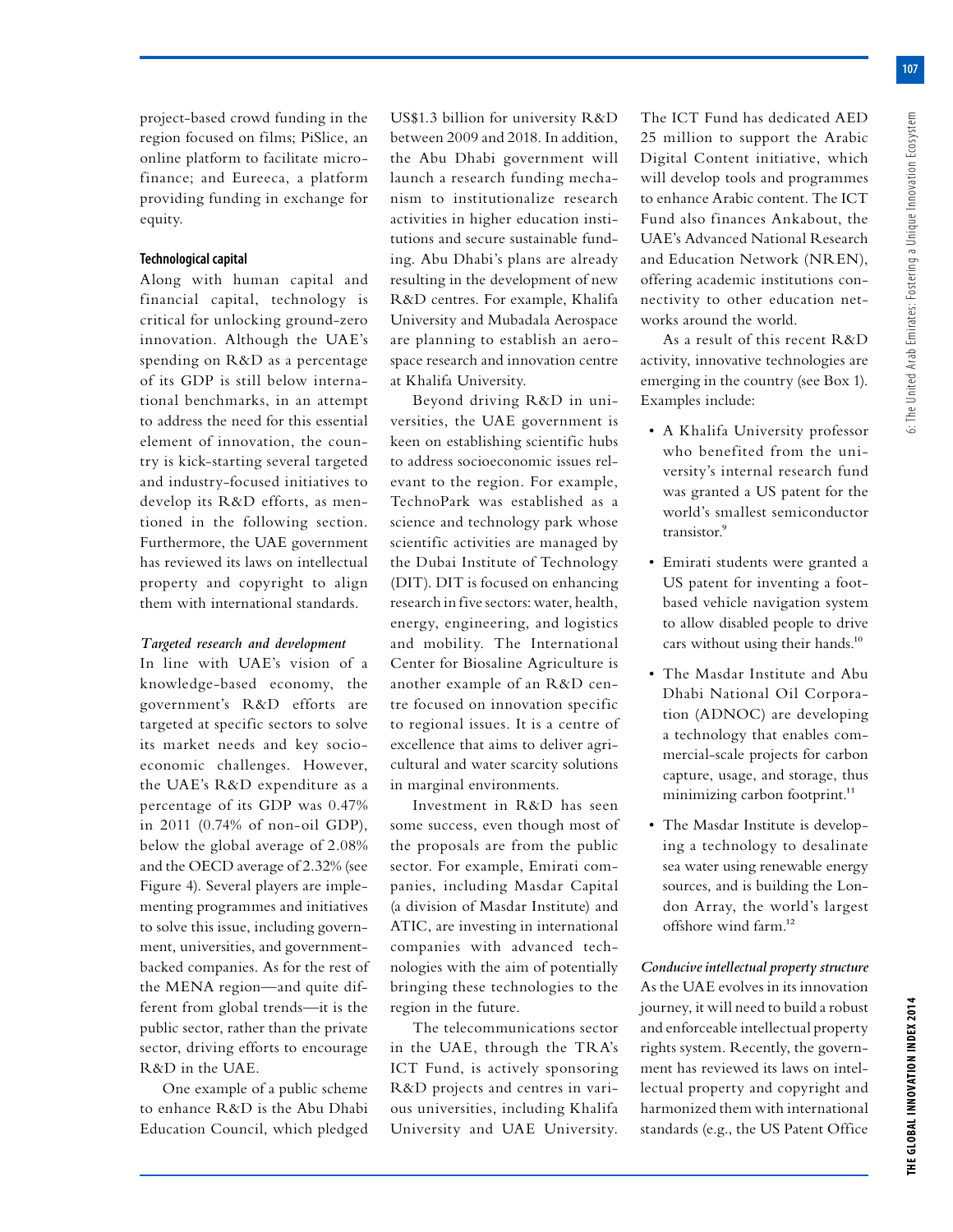# **Box 1: UAE start-ups**

The UAE's budding innovation ecosystem has inspired Emiratis and immigrants alike to become entrepreneurs, spawning several entrepreneurship success stories (see

Table 1.1). For example, UAE-based technology start-up launches are forecasted to rise at a faster rate than the MENA average between 2012 and 2015. By 2015, the UAE

is expected to witness 185 new tech-based start-ups (see Figure 1.1).

#### **Table 1.1: Some UAE start-ups**

| Start-up name            | <b>Business type</b>                                                                                                                                                                                                                                         |
|--------------------------|--------------------------------------------------------------------------------------------------------------------------------------------------------------------------------------------------------------------------------------------------------------|
| Zawya                    | Online business intelligence platform focused on MENA; acquired by Thomson Reuters                                                                                                                                                                           |
| cobone                   | Daily deals website; launched in 2010; acquired by New York-based investment firm Tiger Management for an undisclosed amount<br>(rumored to be between US\$20 million and US\$40 million)                                                                    |
| <b>Just Falafel</b>      | Vegetarian fast-food chain incorporating worldwide tastes in the falafel recipe with a focus on health; franchise business model, going<br>global, currently planning IPO                                                                                    |
| Careem                   | Online car-booking service; raised US\$1.7 million in a round led by STC Ventures and including angel investors                                                                                                                                              |
| Glambox.me               | Online beauty sampling shop and community; received US\$1.4 million from STC Ventures, R&R Ventures, and MBC Ventures to expand<br>regionally                                                                                                                |
| Sougalmal.com            | Financial comparison website for products and services in financial services, education, and healthcare; raised US\$1.2 million from<br>Hummingbird Ventures in its second round of funding                                                                  |
| <b>Oordoba</b>           | Language software and service solutions, including content development and website, social media application, and business document<br>localization while integrating local customs and cultural references                                                  |
| nabbesh.com              | Skill exchange platform connecting businesses with project-based and contract talent; winner of The Entrepreneur, a reality TV<br>competition presented by du; prizes, provided by du, of AED 1 million with a further AED 500,000 in professional services. |
| <b>JadoPado</b>          | E-commerce portal with innovative approach to user experience and supply chain management                                                                                                                                                                    |
| Bayt.com                 | Online job site linking job seekers with employers; Bayt.com has more than 12.5 million registered job seekers                                                                                                                                               |
| <b>The Luxury Closet</b> | Platform for buying and selling luxury items                                                                                                                                                                                                                 |
| propertyfinder.ae        | Real estate listing service                                                                                                                                                                                                                                  |
| mumzworld.com            | E-commerce platform for mothers                                                                                                                                                                                                                              |
| <b>Wally</b>             | Personal finance application with more than 100,000 users                                                                                                                                                                                                    |
| Eureeca.com              | A crowd-investment platform where businesses can raise capital from the crowd                                                                                                                                                                                |

Source: Strategy& analysis.

i.

Note: The list in this table is not exhaustive

## **Figure 1.1: Number of tech start-ups in MENA (2012–15)**



Source: DIC in collaboration with Frost & Sullivan, 2012; Strategy& analysis. Note: Of the MENA start-ups that emerged in 2005–2012, 17% were launched in the UAE.

L,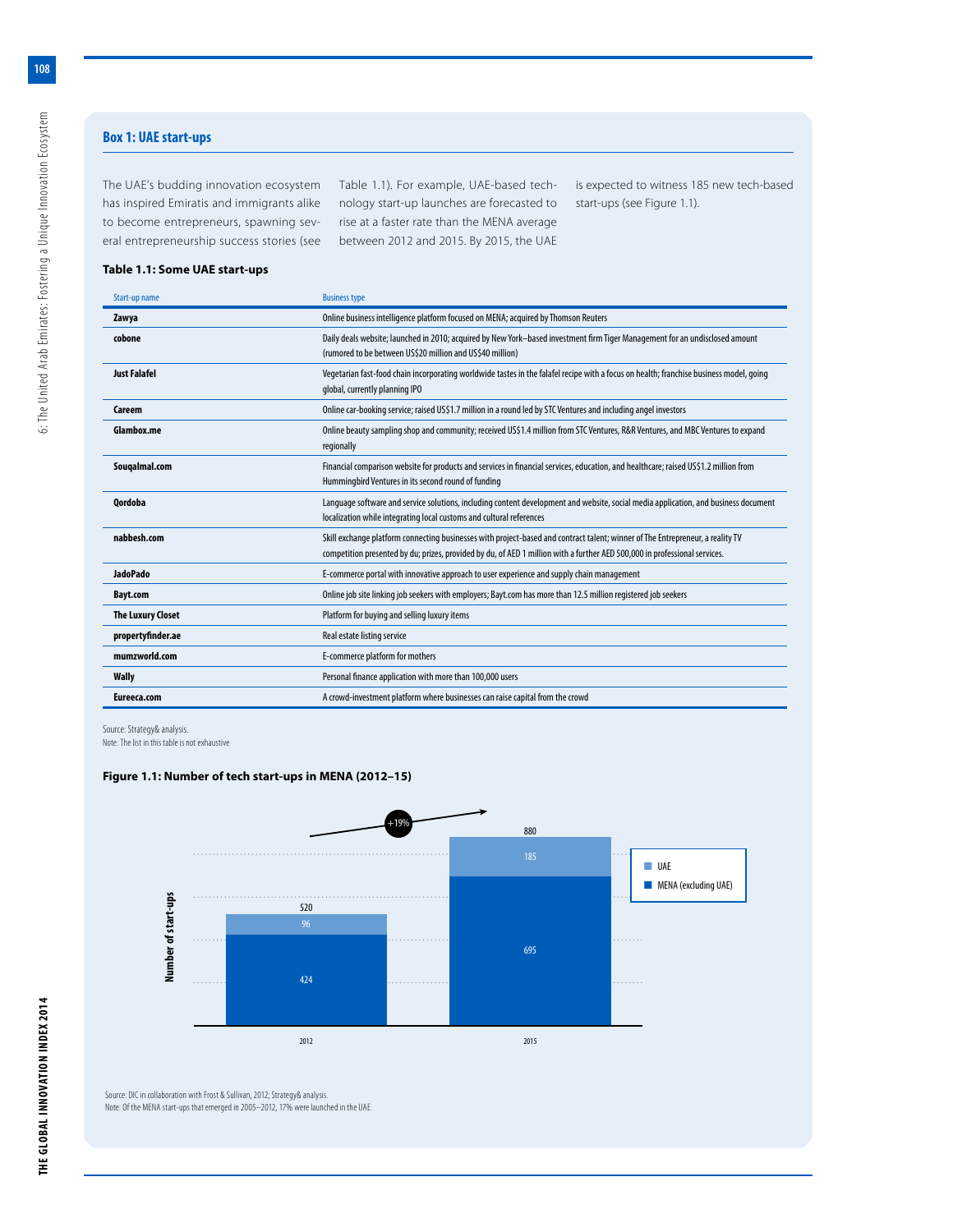**109**

and Patent Cooperation Treaty).<sup>13</sup> In addition, the Abu Dhabi Technology Development Committee developed the Takamul programme, which offers advisory and financial support for international patent applications. The total number of patent applications underwritten by Takamul has now risen to 66, of which 33 were underwritten in 2013 alone.<sup>14</sup>

## **Lessons learned**

In the UAE's innovation ecosystem, the pieces of the puzzle are falling into place. The nation now offers a number of unique advantages, including a strong education system, a diverse pool of multinational and local talent, a growing innovation culture, and a series of targeted R&D initiatives. The collaborative efforts and leadership of the government is capitalizing on these strengths while addressing the challenges that remain. The private sector is playing a critical role in supporting the government's agenda and promoting the national innovation ecosystem.

The UAE has had to overcome several challenges in its journey towards becoming a knowledgebased society. These include wide dependence on oil revenues, a small population, and a cultural aversion to taking risks. Through its own example, the UAE can offer several recommendations to countries looking at commencing on their own innovation journey:

- **• Institutionalize top-down aspirations.** A clear government vision that visibly communicates the importance of innovation on the government agenda creates a top-down push for innovation and prioritizes key focus areas.
- **• Unlock telecommunications operators' potential role in the innovation ecosystem.**

Telecommunications operators are in a position to champion the development of national innovation ecosystems and can play a key role in catalyzing the human, financial, and technological factors in innovation.

- **• Attract and promote talent.** Talent is critical for the development of a sustainable innovation ecosystem. Although it is important to fill capability gaps in the short term by attracting and supporting immigrant talent, fundamental improvements through longer-term initiatives to the system for training domestic talent are essential. The UAE is doing this by overhauling its education system and making some fundamental changes to the culture so that the population will embrace innovation.
- **• Provide and promote smart capital at all funding levels.** Different types and amounts of funding are required at various stages of innovation evolution depending on its risk/return profile, whether this innovation is taking place in a start-up or a larger enterprise. Fostering an innovation ecosystem requires ensuring adequate early-stage funding, venture capital, and growth equity. Any gaps in these funding sources can break the overall system.
- **• Partnerships, partnerships, partnerships.** Various stakeholders are required to work simultaneously and in concert for innovation to happen. This includes entrepreneurs, government entities, educational institutions, funds, the media, entrepreneurial organizations, and others. Unlocking innovation requires getting these disparate parties with distinct agendas to

work together to drive the same objective.

While major improvements have been made across each element of the innovation ecosystem, there are some gaps that still need to be addressed:

- **• Limited technical talent.** The number of students going into STEM fields (science, technology, engineering, and mathematics) in the UAE is still low compared with international standards. As a result, there are limited specialists with deep technical skills (e.g., developers, user experience experts) who can contribute to ground-zero innovation.
- **• Restricted R&D budgets in the private sector.** Although the UAE government has put several initiatives in place to stimulate R&D activities, the overall spending in the country still lags behind because of limited spending by the private sector.
- **• Environmental sustainability.** The UAE needs to ensure that its rapid pace of economic development is sustainable. This entails lowering the country's ecological footprint and effectively addressing climate change to sustain a natural environment conducive to innovation that will continue attracting foreign talent. The development of Masdar City and investment in solar parks, by both the government and the private sector, are steps in the right direction.
- **• Increased prevalence of health issues.** High incidence of diabetes, early onset heart conditions, and widespread obesity are three serious health issues currently facing UAE nationals. A healthy mind goes hand in hand with a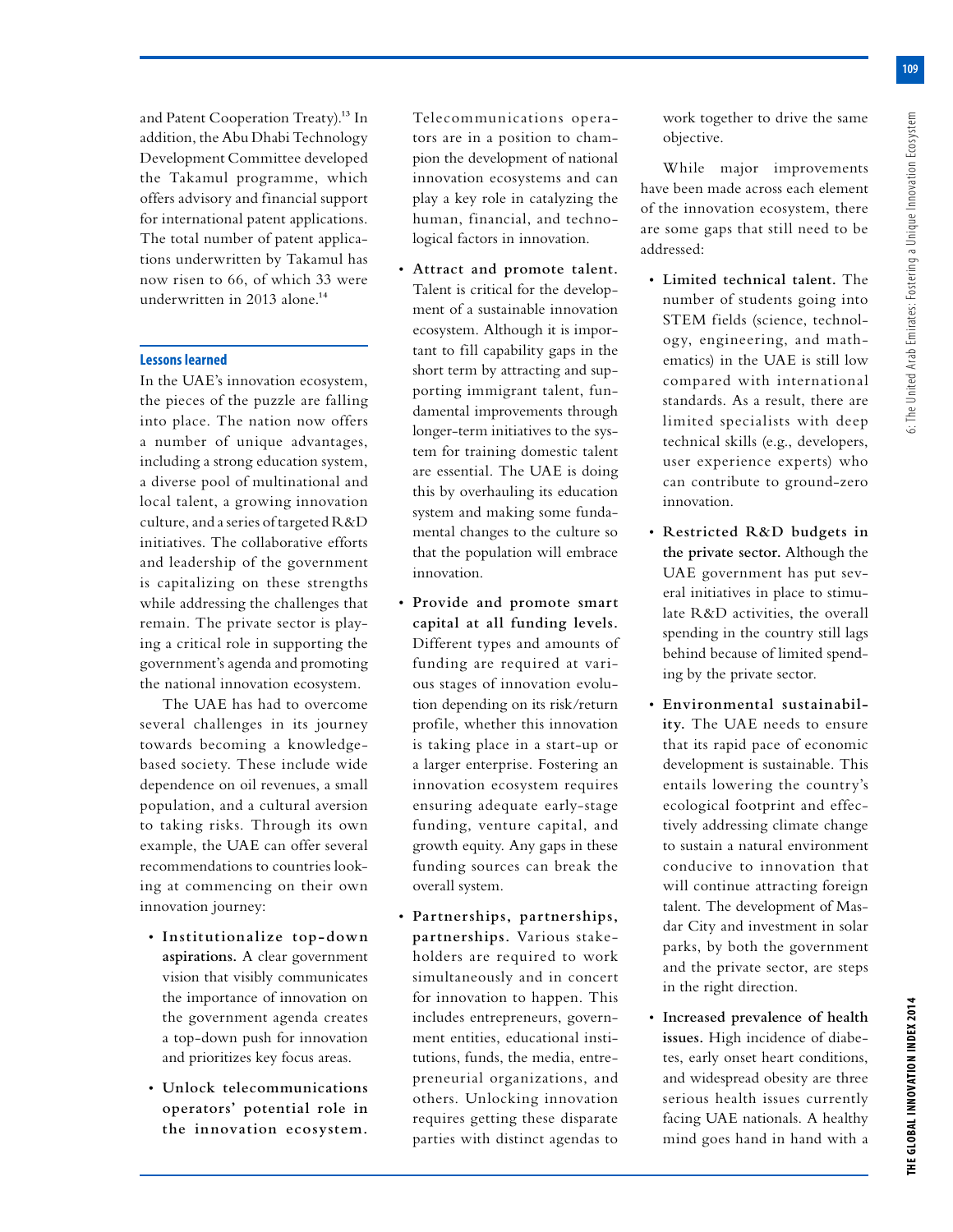**110**

healthy body, and thus addressing these issues and promoting healthy lifestyles is critical for supporting the development of a progressive, knowledge-based economy. This shift has already started through government pledges and movements by the private sector such as du's Every Step Counts initiative.

Although the UAE's innovation ecosystem is still evolving, policies that address these issues—issues of clear vision, talent, funding, and cooperation among stakeholders—are an essential part of what has worked for the UAE. Such policies will repay the effort needed to implement them with an environment that is more conducive to innovating, and thus to reaping the associated benefits for a nation's people.

#### **Notes**

- The data in the chapter are all from the UAE *Yearbook 2013* unless specified otherwise. The yearbook is available at http:// www.uaeyearbook.com/yearbook2013. php?lang=ENG; see National Media Council, 2013. Knowledge-based industries include financial services, manufacturing, restaurants and hotels, transport, storage and communication, and real estate and business services.
- 2 *Vision 2021,* p. 1; see http://www.vision2021. ae/downloads/UAE-Vision2021-Brochure-English.pdf UAE-Vision2021-Brochure-English. pdf.
- 3 World Economic Forum, 2013.
- 4 Bayt.com, 2014.
- 5 The Economist, 2013.
- 6 Wam, 2013.
- Examples of these funds are Middle East Venture Partners, MBC Ventures, STC Ventures, and Wamda Capital.
- 8 MENA Private Equity Association, 2013.
- 9 Khalifa University, News Details, 2014.
- 10 Kazmi, 2013.
- 11 Sambidge, 2013.
- 12 MIT Technology Review Custom, no date.
- 13 Zawya, 2013.

14 Abu Dhabi Technology Development Committee, 2013.

#### **References**

- Abu Dhabi Technology Development Committee. 2014. Takamul: From Ideas to Application. Emirates' Innovations 2013'. Available at http://www.tdc.gov.ae/TDC\_Demo/ assetsmanager/takamulForms/TAKAMUL%20 BROCHURE%20FINAL%2020Jan2014. pdf?bcsi\_scan\_a9d5b5373b3f3599=0&bcsi\_ scan\_filename=TAKAMUL%20BROCHURE%20 FINAL%2020Jan2014.pdf.
- Bayt.com. 2014. 'Bayt.com Survey Reveals that 71% of Millennials in the UAE Prefer Entrepreneurship', 10 February. Available at http://www.bayt.com/en/press-releasearticle-19522/.
- Cornell University, INSEAD, and WIPO (World Intellectual Property Organization). 2013. *The Global Innovation Index 2013: The Local Dynamics of Innovation,* eds. S. Dutta and B. Lanvin. Geneva, Ithaca, and Fontainebleu: Cornell, INSEAD, and WIPO.
- DIC (Dubai Internet City) in collaboration with Frost & Sullivan. 2012. *The Role of Entrepreneurship and Small and Medium Enterprises (SME) in the Development of the ICT Industry.* Dubai: DIC. Available at http://www.in5.ae/resources/ download/dic.pdf.
- The Economist. 2013. 'Arab Women Entrepreneurs, Untraditional Choice: The Middle East Beats the West in Female Tech Founders', 13 July. Available at http://www.economist.com/ news/business/21581740-middle-east-beatswest-female-tech-founders-untraditionalchoice.
- Flanagan, B. 2012. 'High-Tech Start-Ups in UAE to Boom'. *The National,* 18 October. Available at http://www.thenational.ae/business/industryinsights/technology/high-tech-start-ups-inuae-to-boom.
- Kazmi, A. 2013. 'Emirati Students Invest Foot-Based Navigation System for a Car'. *Gulfnews. com,* UAE: Education, 29 October. Available at http://gulfnews.com/news/gulf/uae/ education/emirati-students-invent-footbased-navigation-system-for-a-car-1.1248633.
- Khalifa University. 2014. 'Khalifa University Porfessor Granted US Patent for World's Smallest Semiconductor Transistor'. Khalifa University, News Details, 15 January. Available at http:// www.kustar.ac.ae/pages/news/news-details/ khalifa-university-professor-granted-uspatent-for-worlds-smallest-semiconductortransistor.
- Kharif, O. 2012. 'AT&T Embraces Startup Speed-Dating to Spur Innovation'. *Bloomberg,* 2 April. Available at http://www.bloomberg.com/ news/2012-04-02/at-t-embraces-startupspeed-dating-to-spur-innovation.html
- MENA Private Equity Association. 2013. *3rd Venture Capital in the Middle East & North Africa Report: 2013 Update & 2012 Year in Review.* September. Available at http://www.wamda.com/doc\_ viewer?url=http%3A%2F%2Fwww.wamda. com%2Fdownload%2Fresource%2F412192% 2FVC\_report\_2013\_Final\_1.pdf&id=412192.
- MIT Technology Review Custom. No date. *Masdar Institute: Driving Research and Innovation in Abu Dhabi.* Special Advertising Section. Available at http://www.technologyreview. com/masdarinstitute/innovations-andnews-2013.pdf.
- National Media Council. 2013. *United Arab Emirates Yearbook 2013.* Abu Dhabi: National Media Council and Elite Media. Available at http:// www.uaeyearbook.com/yearbook2013. php?lang=ENG.
- Sambidge, A. 2013. 'ADNOC, Madcar Ink JV Deal for Carbon Capture Project'. *Arabian Business. com,* Industries, 10 November. Available at http://www.arabianbusiness.com/adnocmasdar-ink-jv-deal-for-carbon-captureproject-525848.html.
- Thomson Reuters. 2012. Data & League Tables. Available at http://thomsonreuters.com/ deals-and-league-tables/UAE Interact. 2013. 'UAE Budget Emphasis on Social Development Hailed.' Posted 29 October 2013. Available at http://www.uaeinteract. com/docs/UAE\_budget\_emphasis\_on\_ social\_development\_hailed/57945.htm.
- UAE (United Arab Emirates). No date. *UAE Vision 2021.* Available at http://www.vision2021. ae/downloads/UAE-Vision2021-Brochure-English.pdf.
- UAE Ministry of Finance, Budget 2012 and 2013. Arabic. Available at http://www.mof.gov.ae/ Ar/Pages/Statistics.aspx.
- UNDP (United Nations Development Programme). 2013. *Human Development Report: The Rise of the South: Human Progress in a Diverse World.* New York: UNDP. Available at http:// hdr.undp.org/sites/default/files/reports/14/ hdr2013\_en\_complete.pdf.
- Wam. 2013. 'Expo Live to Ignite Best Ideas with Partnership Fund of 100m Euros'. *Emirates 24/7 News,* 12 June. Available at http://www. emirates247.com/news/government/expolive-to-ignite-best-ideas-with-partnershipfund-of-100m-euros-2013-06-12-1.510162.
- World Bank. 2013. Ease of Doing Business Index. Available at http://www.doingbusiness.org/ rankings.
- World Economic Forum. 2013. *The Global Gender Gap Report 2013.* Geneva: World Economic Forum. Available at http://www.weforum. org/reports/global-gender-gap-report-2013.
- Zaman, S. 2013. 'Patent Application Process Made Easier for Innovators in UAE'. Gulfnews.com, 10 March. Available at http://gulfnews.com/ news/gulf/uae/general/patent-applicationprocess-made-easier-for-innovators-in-.<br>uae-1.1156515.

**THE GLOBAL INNOVATION INDEX 2014**